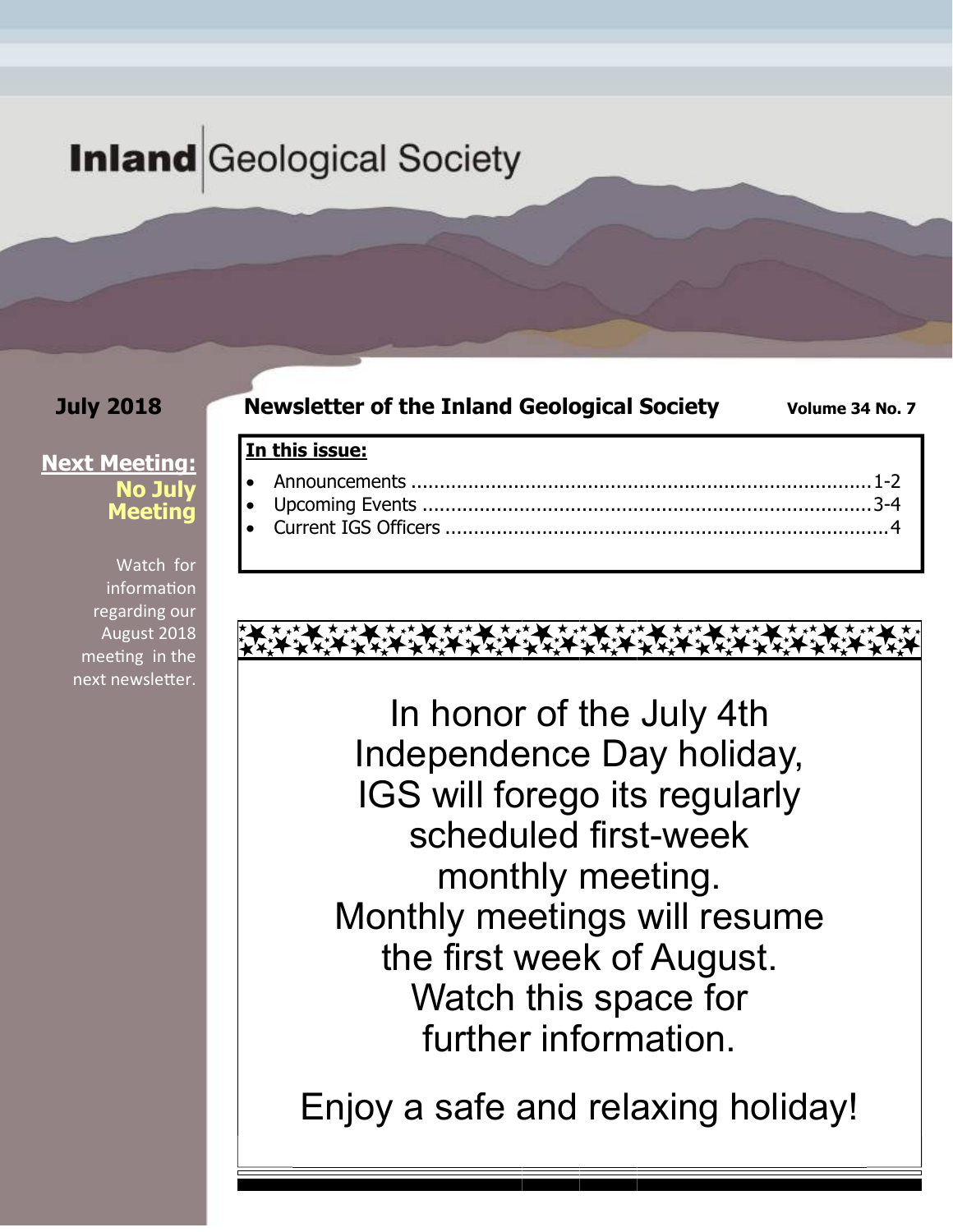# **Your Summer Reading List**

Take a break on your next lazy summer day to catch up on some reading! Here is a list of recent articles to broaden your horizons and stir your imagination:

**Mapping beach changes after devastating Montecito debris flow** (USGS; March 26, 2018) https://www.usgs.gov/news/mapping-beach-changes-after-devastating-montecito-debris-flows

#### **New insight into how Giant's Causeway and Devils Postpile were formed** (Science Daily; April 12, 2018)

https://www.sciencedaily.com/releases/2018/04/180412085715.htm

**Could you be a scientist? Celebrating USGS women** (USGS; undated) https://www.usgs.gov/news/could-you-be-a-scientist

#### **Probabilistic estimates of ground motion in the Los Angeles basin from scenario earthquakes on the San Andreas fault** (Geosciences; April 6, 2018)

Kinematic source inversions of past earthquakes in the magnitude range of 6–8 are used to simulate 60 scenario earthquakes on the San Andreas fault. The unilateral rupture scenario earthquakes are hypothetically located at six locations spread out uniformly along the southern section of the fault, each associated with two hypocenters and rupture directions. Read more at http://www.mdpi.com/2076-3263/8/4/126/htm.

#### **USGS rolls out groundbreaking earthquake study: The HayWired earthquake scenario** (USGS; April 18, 2018)

On April 18, the USGS, along with approximately 60 partners, released a new fact sheet that summarizes a report from a larger study of what could happen during a major earthquake in the San Francisco Bay area along the Hayward Fault — arguably one of the most urbanized and interconnected areas in the nation. This study is called "The HayWired Earthquake Scenario." Read more at https://www.usgs.gov/news/usgs-rolls-out-groundbreakingearthquake-study-haywired-earthquake-scenario?qt-news\_science\_products=1#qt-news\_science\_products.

#### **Congress passes FY 2018 omnibus with record funding of geoscience agencies** (AGI Summary; March 23, 2018)

On March 23, Congress passed a \$1.3 trillion spending bill. The bill included record funding for some science agencies. Highlights of the bill for geoscience include:

- U.S. Geological Survey (USGS): \$1.148 billion 6 percent increase from FY2017
- Bureau of Land Management (BLM): \$1.33 billion \$79 million increase from FY2017

• National Oceanic and Atmospheric Administration (NOAA): \$5.9 billion — 4 percent increase from FY2017 For a full breakdown of the spending bill's impact on the geoscience industry, read more at https:// amrms.app.box.com/s/54wye0j97gg1laxj2ercda71277k03z1.

## **Successfully resisting the repeal of Illinois' Professional Licensing Act—the Chicago way** (AEG Licensure Committee; January 24, 2018)

https://amrms.app.box.com/s/xj56hatk95esvgri2hmqwxias3naz77j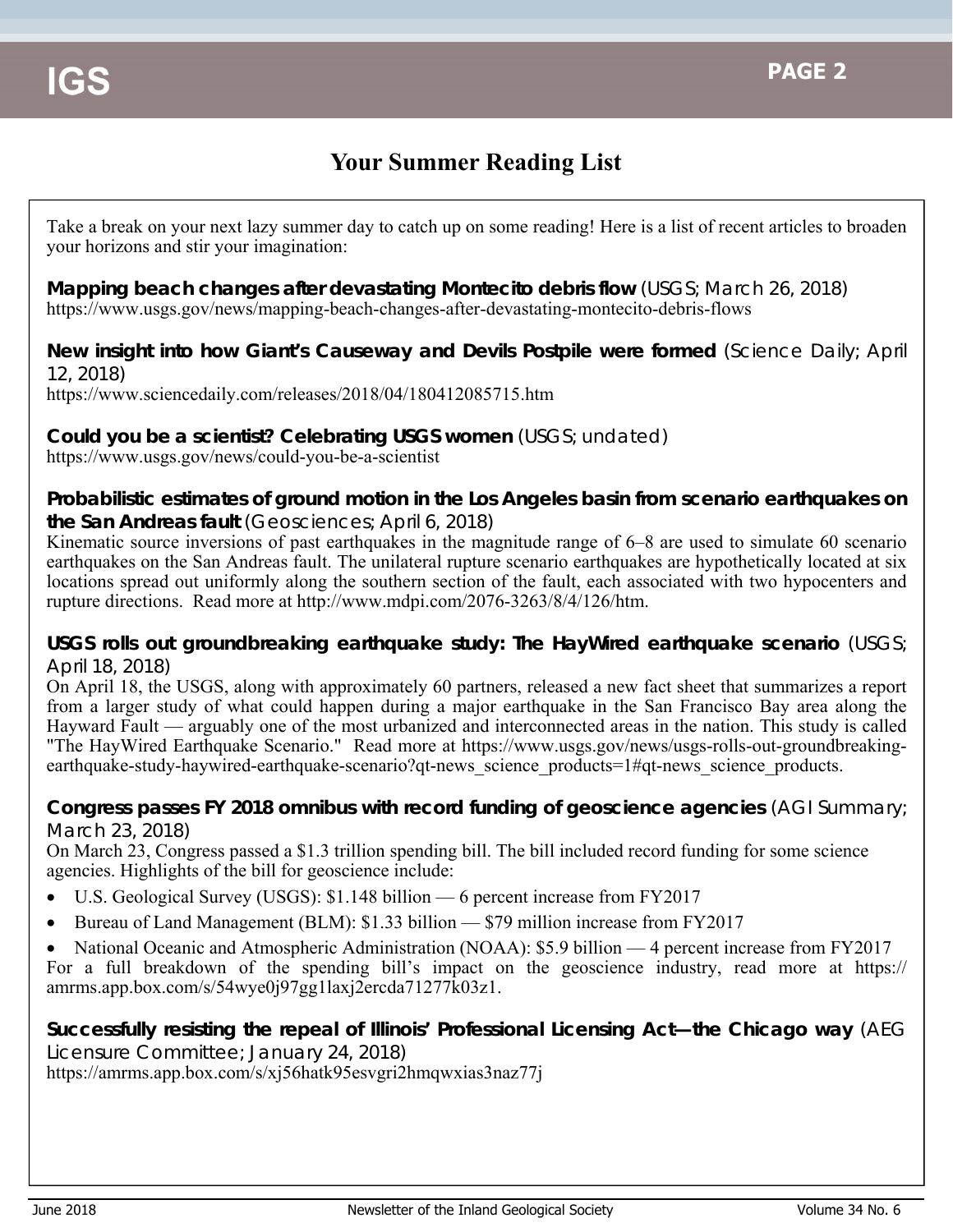# **Upcoming Meetings/Events**

#### **Inland Geological Society**

The Inland Geological Society typically meets the first Wednesday or Thursday of each month. We will take hiatus in July to accommodate the Independence Day holiday. Our August speaker will be Christopher Gentile, "Spatio-Temporal Relationships of Rock Avalanches in San Antonio Canyon, San Gabriel Mountains, CA". Watch for the August newsletter for information about our next meeting. For more information, visit our website at www.inlandgeo.org.

#### **South Coast Geological Society**



Monthly dinner meetings are typically the first Monday of each month. The July meeting has not been announced yet. For more information, visit the association website at www.southcoastgeo.org.

### **AEG—Southern California Chapter**



The AEG—Southern California Chapter typically meets the second Wednesday of each month at Victorio's Ristorante in North Hollywood. The July meeting has not been announced yet. For more information, visit the association

website at www.aegsc.org.

### **AEG—Inland Empire Chapter**



The AEG—Inland Empire Chapter typically meets the third Wednesday of each month at Pinnacle Peak Steakhouse, 2533 S. La Cadena Drive, Colton. AEG-IE will take hiatus in July. Visit the association website at www.aegsc.org/ chapters/inlandempire for more

information.





evening each month. Student presentations will be given in July. For more information, visit the association website at www.sandiegogeologists.org.

### **Los Angeles Basin Geological Society**



Monthly lunch meetings are typically the 4th Thursday of the month from  $11:30$  am to  $1:00$  pm at the Willow Street Conference Center, 4101 E. Willow Street, Long Beach. The July meeting has not been announced yet. For

more information, visit the association website at www.labgs.org.

# **Get Your IGS Coffee Mug!**

IGS will now be selling IGS coffee mugs at the monthly meetings. They will be on sale for \$10.